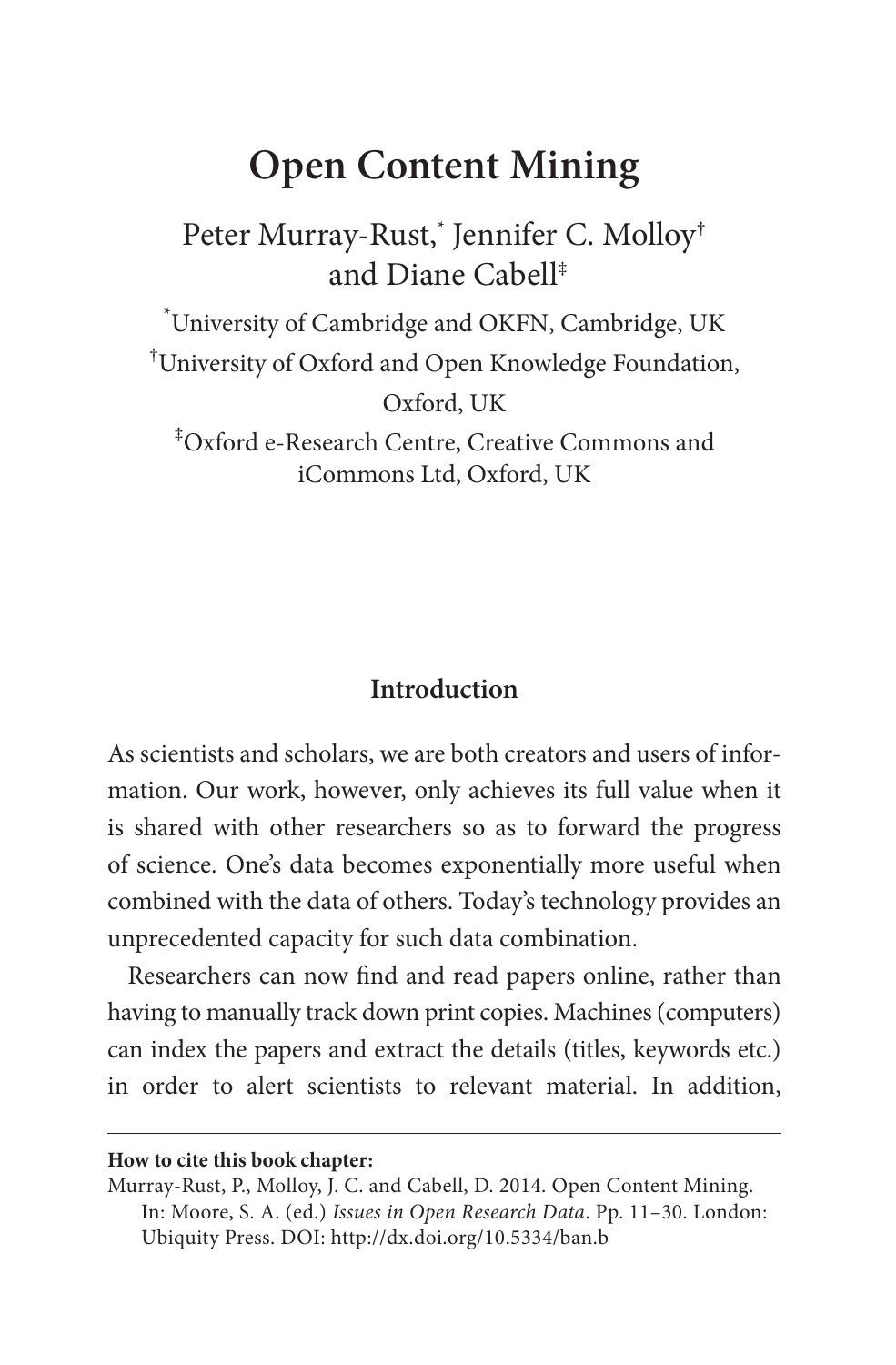computers can extract factual data and meaning by "mining" the content.

We illustrate the technology and importance of content-mining with 3 graphical examples which represent the state of the art today (**Figure 1–3**). These are all highly scalable (i.e. can be applied to thousands or even millions of target papers without human intervention. There are unavoidable errors for unusual documents and content and there is a trade-off between precision ("accuracy") and recall ("amount retrieved") but in many cases we and others have achieved 95% precision. The techniques are general for scholarly publications and can be applied to theses, patents and formal reports as well as articles in peer-reviewed journals.

Content mining is the way that modern technology makes use of digital information. Because the scientific community is now globally connected, digitized information is being uploaded from hundreds of thousands of different sources (McDonald 2012). With current data sets measuring in terabytes, it is often no longer possible to simply read a scholarly summary in order to make scientifically significant use of such information (Panzer-Steindel & Bernd 2004; [Nsf.gov,](Nsf.gov) 2010; MEDLINE, 2013**)**. A researcher must be able to copy information, recombine it with other data and otherwise "re-use" it to produce truly helpful results. Not only is mining a deductive tool to analyze research data, it is the very mechanism by which search engines operate to allow discovery of content, making connections – and even scientific discoveries – that might otherwise remain invisible to researchers. To prevent mining would force scientists into blind alleys and silos where only limited knowledge is accessible. Science does not progress if it cannot incorporate the most recent findings to move forward.

However, use of this exponentially liberating research process is blocked both by publisher-imposed restraints and by law. These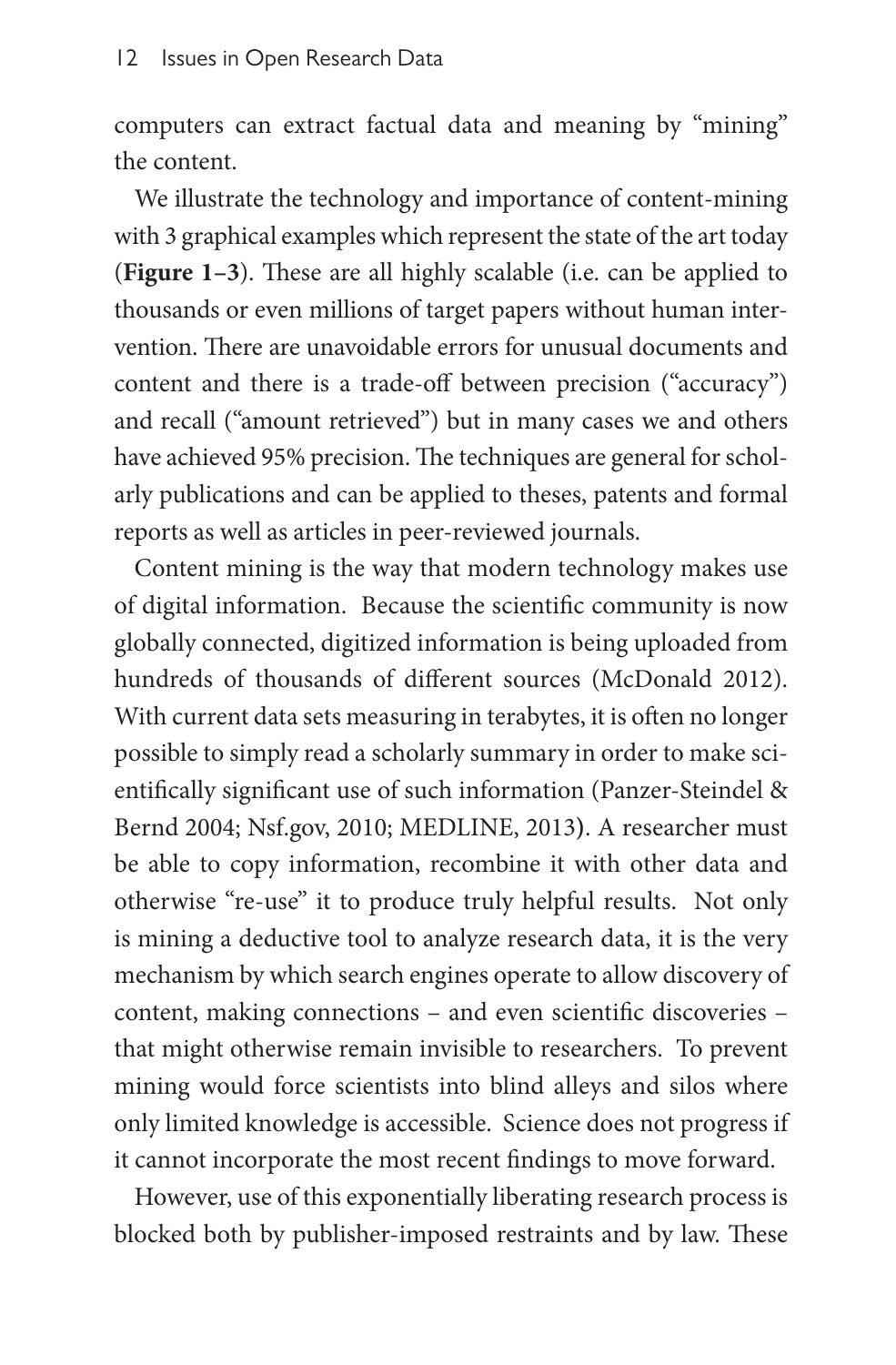$A$ :

To a solution of 3-bromobenzophenone (1.00 g, 4 mmol) in MeOH (15 mL) was added sodium borohydride (0.3 mL, 8 mmol) portionwise at rt and the suspension was stirred at rt for 1-24 h. The reaction was diluted slowly with water and extracted with CH2Cl2. The organic layer was washed successively with water, brine, dried over Na2SO4, and concentrated to give the title compound as oil (0.8 g, 79%), which was used in the next reaction without further purification. MS (ESI, pos. ion) m/z: 247.1 (M-OH).

 $B:$ 



Figure 1: "Text mining". (a) the raw text as published in a scientific journal, thesis or patent. (b) Entity recognition (the compounds in the text are identified) and shallow parsing to extract the sentence structure and heuristic identification of the roles of phrases (c) complete analysis of the chemical reaction by applying heuristics to the result of (b). We have analyzed about half a million chemical reactions in US patents (with Lezan Hawizy and Daniel Lowe).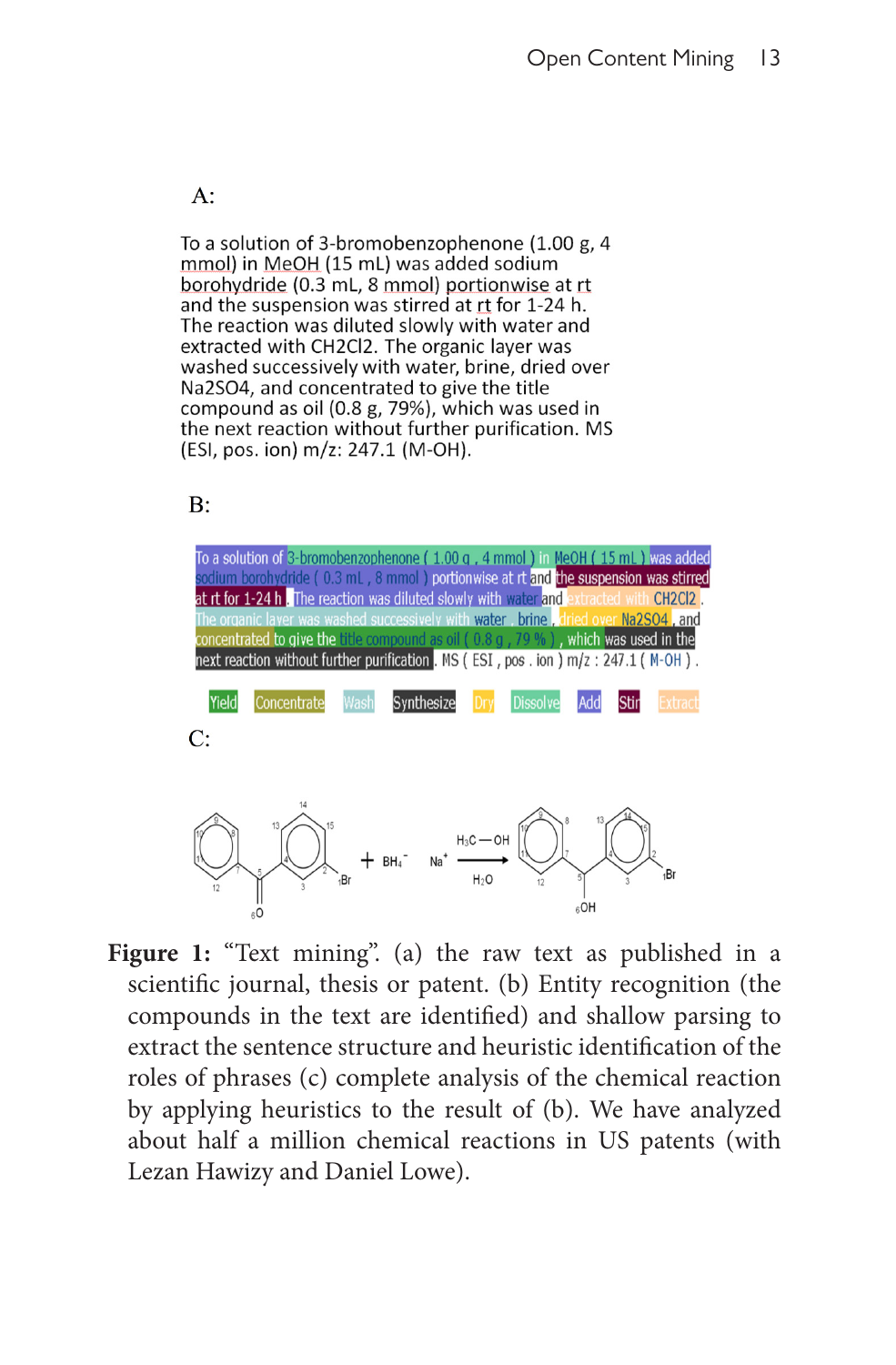

**Figure 2:** Mining content in "full-text". (a) a typical "phylogenetic tree" [snippet] representing the similarity of species (taxa) – the horizontal scale can be roughly mapped onto an evolutionary timeline; number are confidence estimates and critical for high quality work. These trees are of great value in understanding speciation and biodiversity and may require thousands of hours of computation and are frequently only published as diagrams. (b) Extraction of formal content as domain-standard (NE)XML. This allows trees from different studies to be formally compared and potentially the creation of "supertrees" which can represent the phylogenetic relation of millions of species.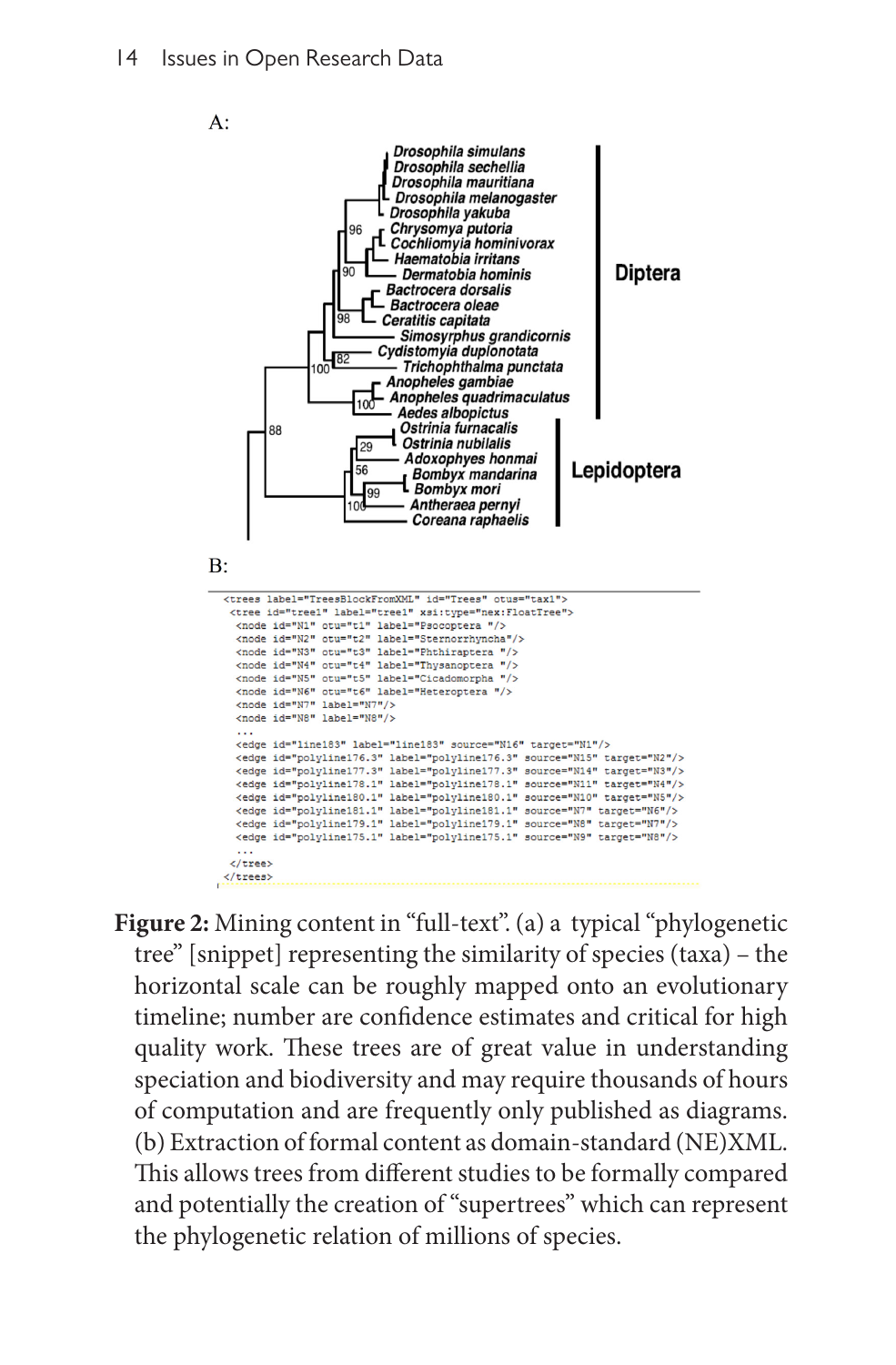

**Figure 3:** Content -mining from "Supplemental Data" (or "Supporting Information"). This data is often deposited alongside the "full-text" of the journal, sometimes behind the publishers firewall, sometimes openly accessible. It may run to tens or hundreds of pages and for some scientists it is the most important part of the paper. (a) exactly as published [snippet]. Note the inconvenient orientation (designed for printing) and the apparent loss of detail. (b) after content mining techniques and re-orientation – for the " $m/z$ " spectrum (note the fine structure of the main peak, not visible in (a)). It would be technically possible to recover >> 100,000 spectra like this per year from journals.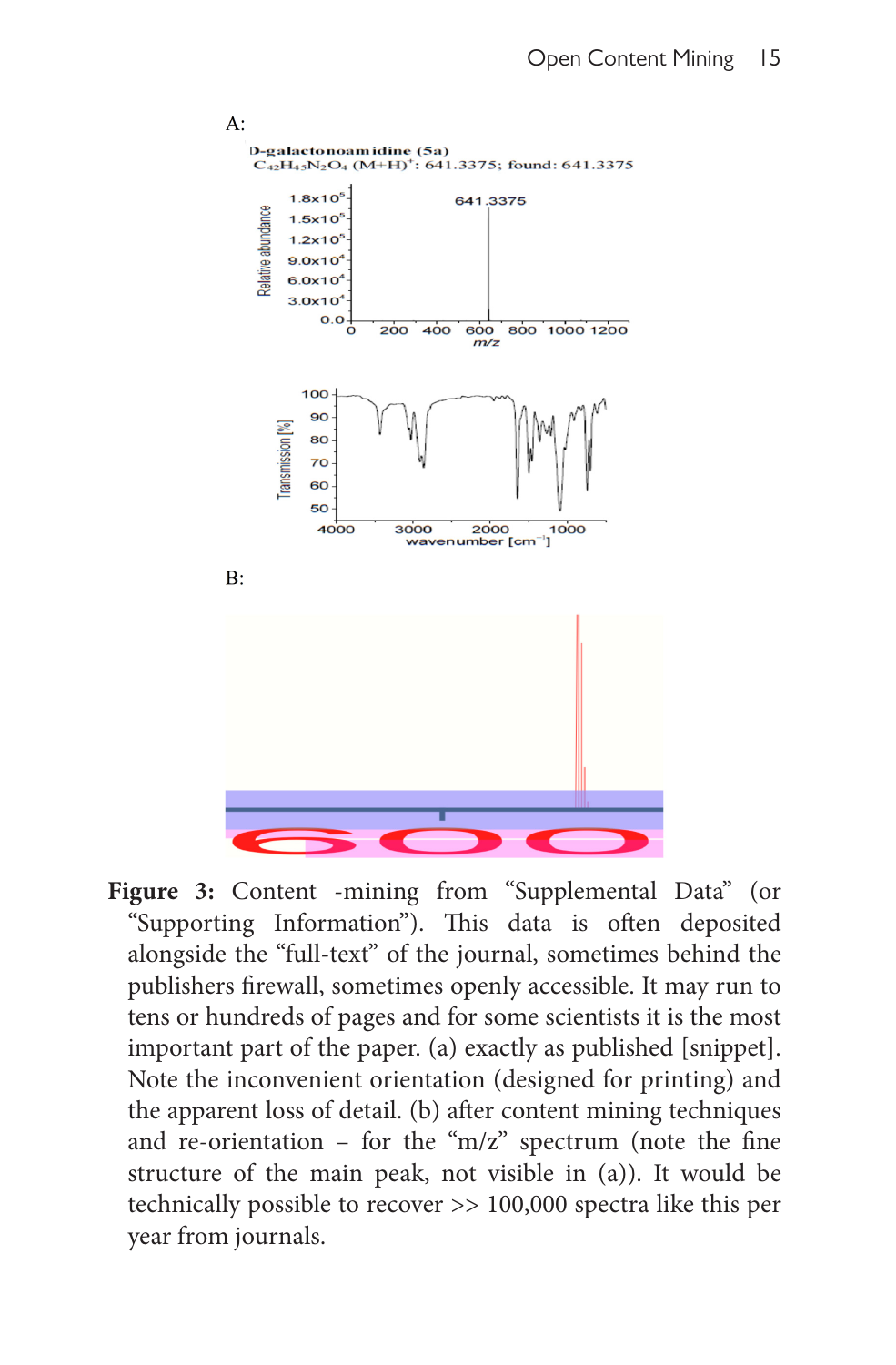constraints are based on business models that still rely on print revenue and are supported by copyright laws originally designed for 18th century stationers<sup>1</sup>. While Open Access (OA) practices are improving the ability of researchers to read papers (by removing access barriers), still only around 20% of scholarly papers are offered under OA terms (Murray-Rust 2012). The remainder are locked behind pay walls. As per the terms imposed by the vast majority of journal subscription contracts, subscribers may read pay-walled papers but they may not mine them.

Securing permission to mine on a journal-by-journal basis is extraordinarily time consuming. According to the Wellcome Trust, 87% of the material housed in UK's main medical research database (UK PubMedCentral) is unavailable for legal text and data mining (Hargreaves 2011). A recent study funded by the Joint Information Systems Committee (JISC), an association funded by UK higher education institutions, frames the scale of the problem:

*In the free-to-access, UKPMC repository there are 2930 full-text articles, published since 2000, which have the word 'malaria' in the title.*

*Of these 1,818 (62%) are Open Access and thus suitable for text mining without having to seek permission. However, the remaining 1,112 articles (38%) are not open access, and thus permission from the rights-holder to text-mine this content must be sought.*

*The 1,112 articles were published in 187 different journals, published by 75 publishers.*

<sup>&</sup>lt;sup>1</sup> The Statute of Anne was the first UK law to provide for copyright regulation by government. See Statute of Anne, Wikipedia at [http://en.wikipedia.org/](http://en.wikipedia.org/wiki/Statute_of_Anne) [wiki/Statute\\_of\\_Anne](http://en.wikipedia.org/wiki/Statute_of_Anne)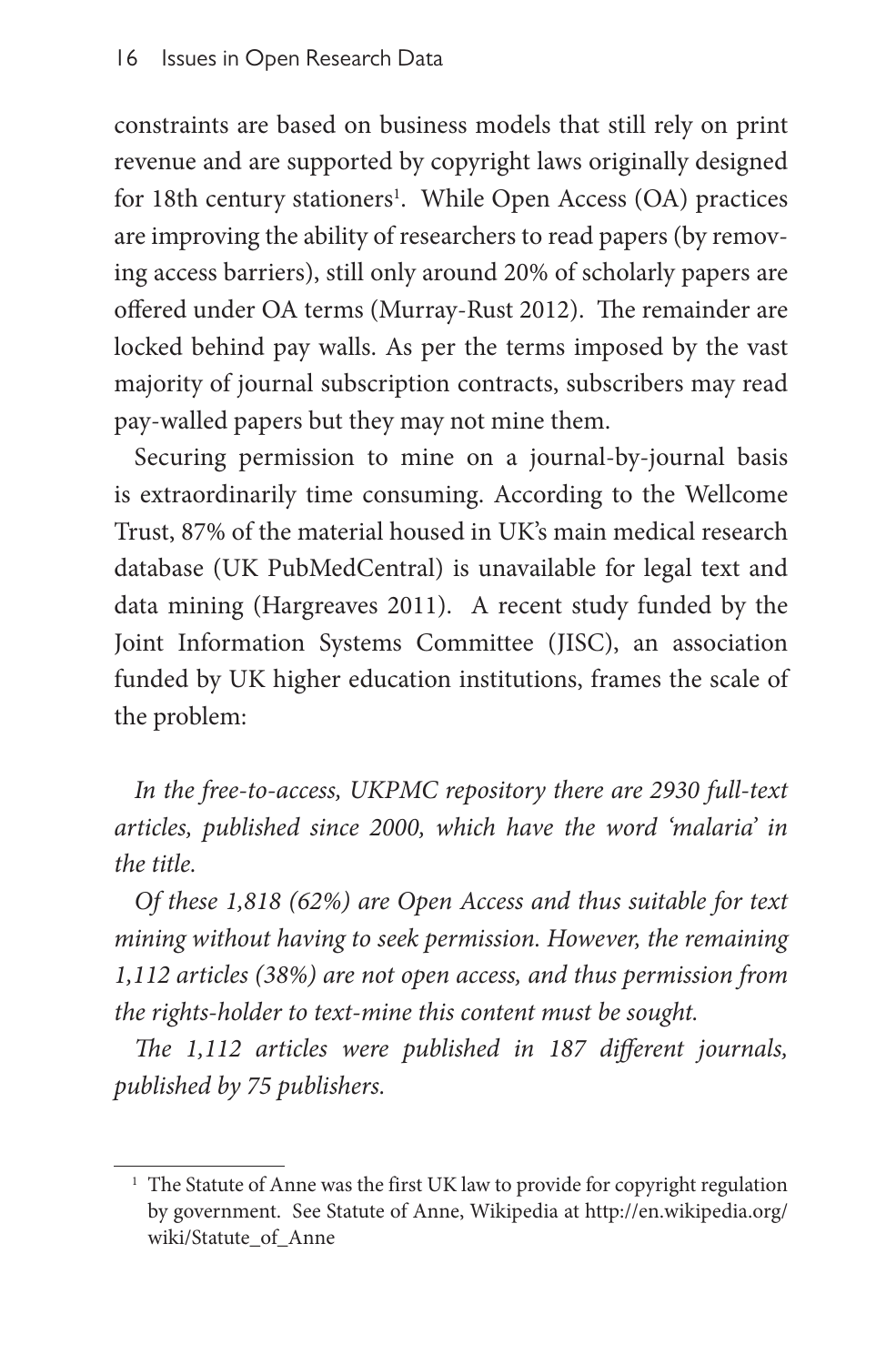*As publisher details are not held in the UKPMC database, the permission-seeking researcher will need to make contact with every journal. Using a highly conservative estimate of one hour research per journal title (i.e., to find contact address, indicate which articles they wish to text-mine, send letters, follow-up non-responses, and record permissions etc.) this exercise will take 187 hours. Assuming that the researcher was newly qualified, earning around £30,000 pa, this single exercise would incur a cost of £3,399.*

*In reality however, a researcher would not limit his/her text mining analysis to articles which contained a relevant keyword in the title. Thus, if we expand this case study to find any full-text research article in UKPMC which mentions malaria (and published since 2000) the cohort increases from 2,930 to 15,757.*

*Of these, some 7,759 articles (49%), published in 1,024 journals, were not Open Access. Consequently, in this example, a researcher would need to contact 1,024 journals at a transaction cost (in terms of time spent) of £18,630; 62.1% of a working year (Hargreaves 2011)*

#### **Data and the Law**

The intention of copyright law is to support public dissemination of original works so that the public may benefit from access to them. It accomplishes this goal by granting to authors and creators a period of monopoly control over public use of their works so that they might maximize any market benefits. While these principles may work well to protect film producers and musicians, in the current digital environment it is the unfortunate case that they actually delay or block the effective re-use of research results by the scientific community. Research scientists rarely receive any share of the profits on sales of their journal articles, but do benefit greatly by having other scientists read and cite their work. Their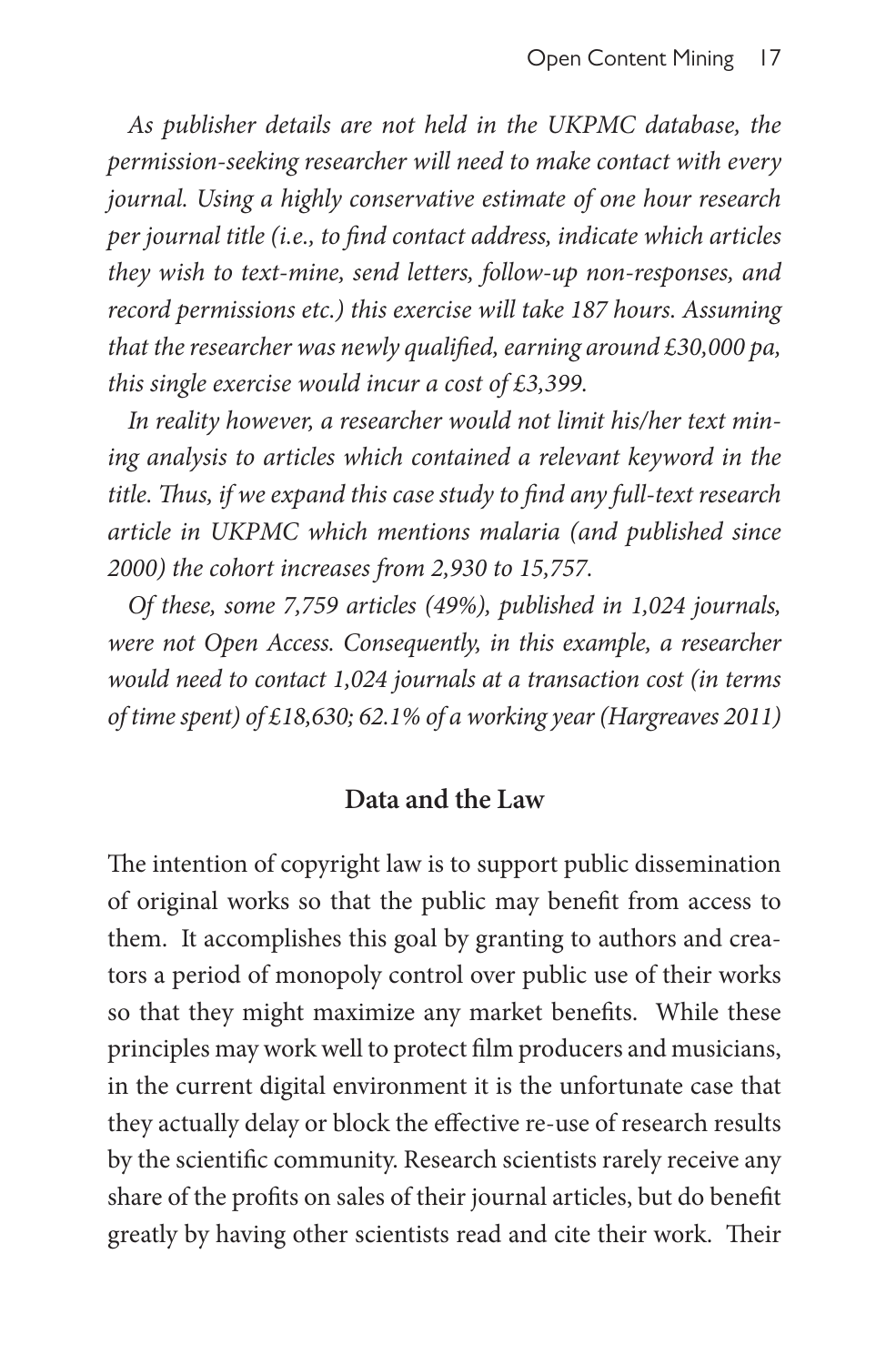interest is therefore best served by maximizing user access and use of their published results.

Databases are protected in a number of ways, most commonly by copyright and database laws. Copyright protects "creative expression" meaning the unique way that an author presents his intellectual output and it prohibits any one from copying, publicly distributing, and adapting the original without permission of the author. Specific statements of facts, shorn of any creative expression as is the case with many types of data, are themselves not ordinarily copyrightable as individual items. However, copyright does come into play for individual data points that exhibit creative expression, such as images (photographs). A collection of data can also be protected by copyright if there is sufficient creativity involved in the presentation or arrangement of the set. In the case of collections, it is only the right to utilize the collection as a whole that is restricted while the individual facts within the collection remain free.

Databases are additionally and independently protected under a *sui generis* regime imposed by the 1996 EU Database Directive (European Parliament 1996). Under the Directive, rights are granted to the one who makes a substantial investment in obtaining, verifying or presenting the contents of the database. Permission of the maker is required to extract or re-utilize all or a substantial portion of the database or to continuously extract or re-utilize insubstantial parts on a continuing basis.

To further complicate matters, copyright and database laws differ from each other and also from one jurisdiction to another. Copyrights may last for more than a hundred years (life of the author plus 70 years). Database rights (which could apply to the self-same database) only run for 15 years however those rights can be extended indefinitely by adding new data to produce a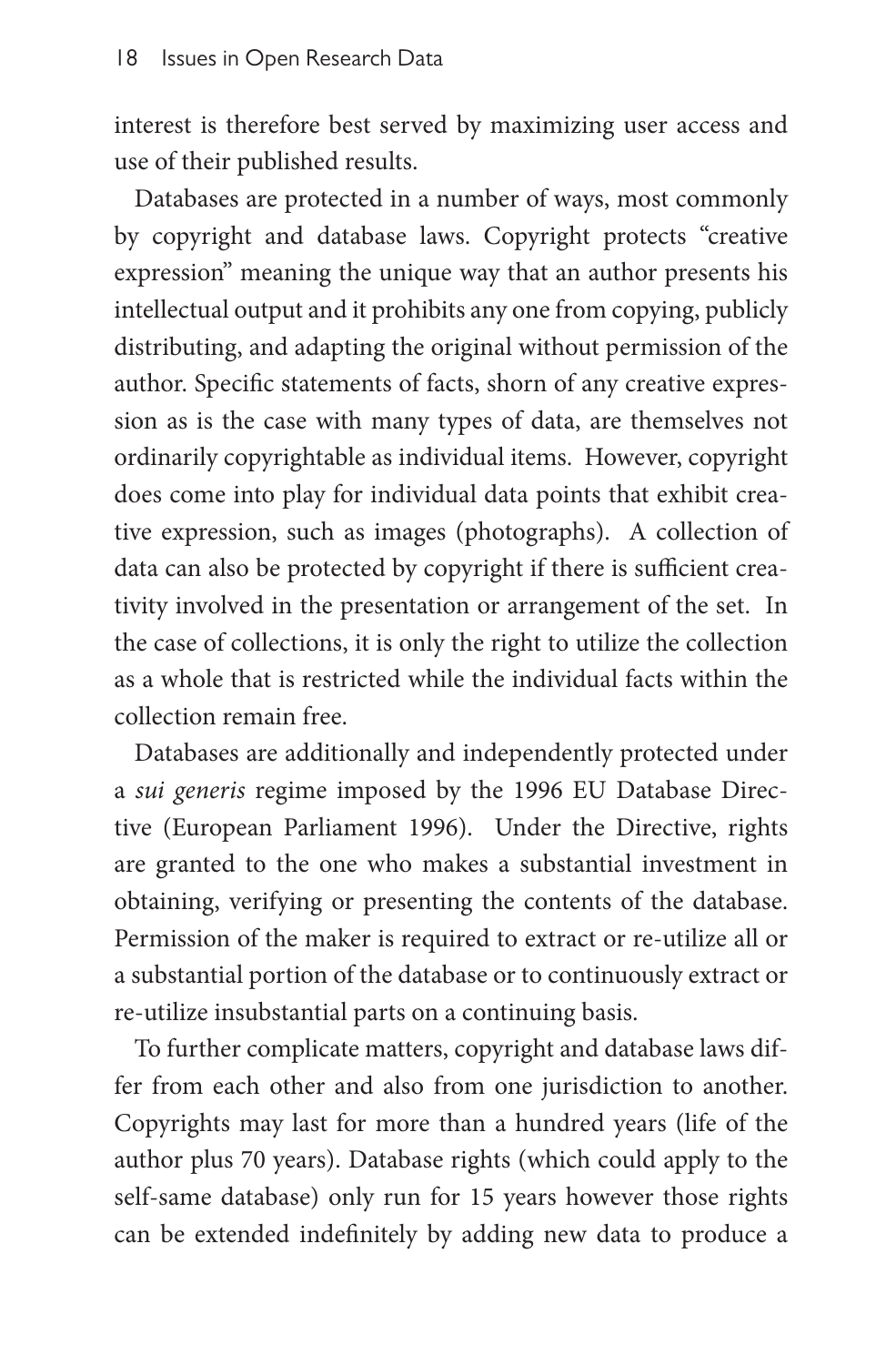new "work" thus triggering a new term of rights, making it horrendously difficult to determine whether or not protection has expired. The United States, for example, does not impose any *sui generis* rights. Copyright ownership belongs to the creator or his employer, but may be transferred to another (such as a publisher) hence copyright ownership can be difficult to ascertain, particularly where multiple researchers have contributed to the whole. Legal rights in such cases may be jointly held and/or held by one or more employers and/or held by one or more publishers or repositories. The authors of many "orphan" works are unknown or unidentifiable. The more globally-developed the database, the more sets of laws come into play to further complicate the definition of rights.

There are exceptions to such laws when work may be used for specific purposes without permission of the owner. In the UK, these come under the rubric "fair dealing." The UK has a current exception for noncommercial research and private study, however much research is conducted by commercial entities such as pharmaceutical companies.

Even where the law would allow free use of data, publishers imposed restrictions (**Table 1**). The terms of the user's subscription contract – deemed to be a private contract by mutually consenting parties—thus overrides any copyright or database freedoms allowed by law.

## **Proposed changes in legal policy**

Government studies have recognized the harm such restrictions cause to the advancement of science and economic development. They argue that mining is a "non-consumptive" use that does not directly trade on the underlying creative and expressive purpose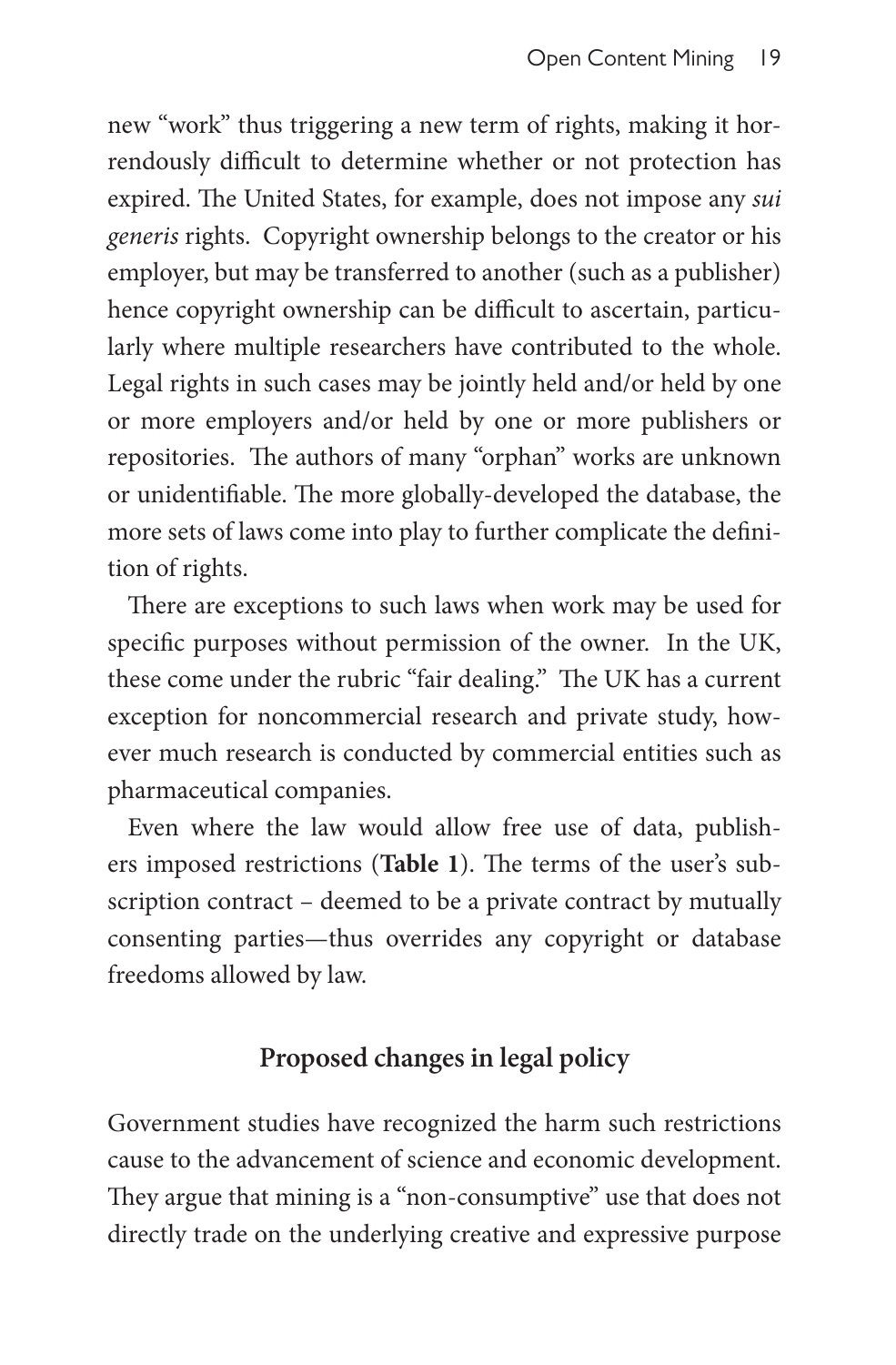| Publisher         | Agreement Link<br>License                                                                                                           | prohibits<br>text/data<br>mining? | Explicitly Quote from standard license agreement                                                                                                                                                                                                                                                                                                                                                                                                                                                                       |
|-------------------|-------------------------------------------------------------------------------------------------------------------------------------|-----------------------------------|------------------------------------------------------------------------------------------------------------------------------------------------------------------------------------------------------------------------------------------------------------------------------------------------------------------------------------------------------------------------------------------------------------------------------------------------------------------------------------------------------------------------|
|                   | InformaWorld http://www.informaworld.com/ Yes<br>smpp/termsandconditions_<br>partiintellectualproperty                              |                                   | use meta tags or any other "hidden text" utilising our name or the name<br>Materials, any collection and use of any product listings, descriptions,<br>similar data gathering and extraction tools. In addition, you may not<br>the benefit of another merchant; or any use of data mining, robots or<br>of any of our group companies without our express written consent.<br>or prices; any downloading or copying of account information for<br>This licence does not include any derivative use of the Site or the |
| Francis<br>Taylor | Elsevier/CDL http://orpheus-1.ucsd.edu/acq/ Yes<br>license/cdlelsevier2004.pdf<br>http://www.tandf.co.uk/<br>journals/pdf/terms.pdf | Yes                               | mechanized devices to continuously and automatically search and index<br>web-crawling or other software programs, routines, robots or other<br>"Schedule 1.2(a) General Terms and Conditions "RESTRICTIONS<br>ON USAGE OF THE LICENSED PRODUCTS/ INTELLECTUAL<br>PROPERTY RIGHTS" GTC1] "Subscriber shall not use spider or<br>Incorporates Informaworld terms - see above                                                                                                                                             |

any content accessed online under this Agreement."

any content accessed online under this Agreement."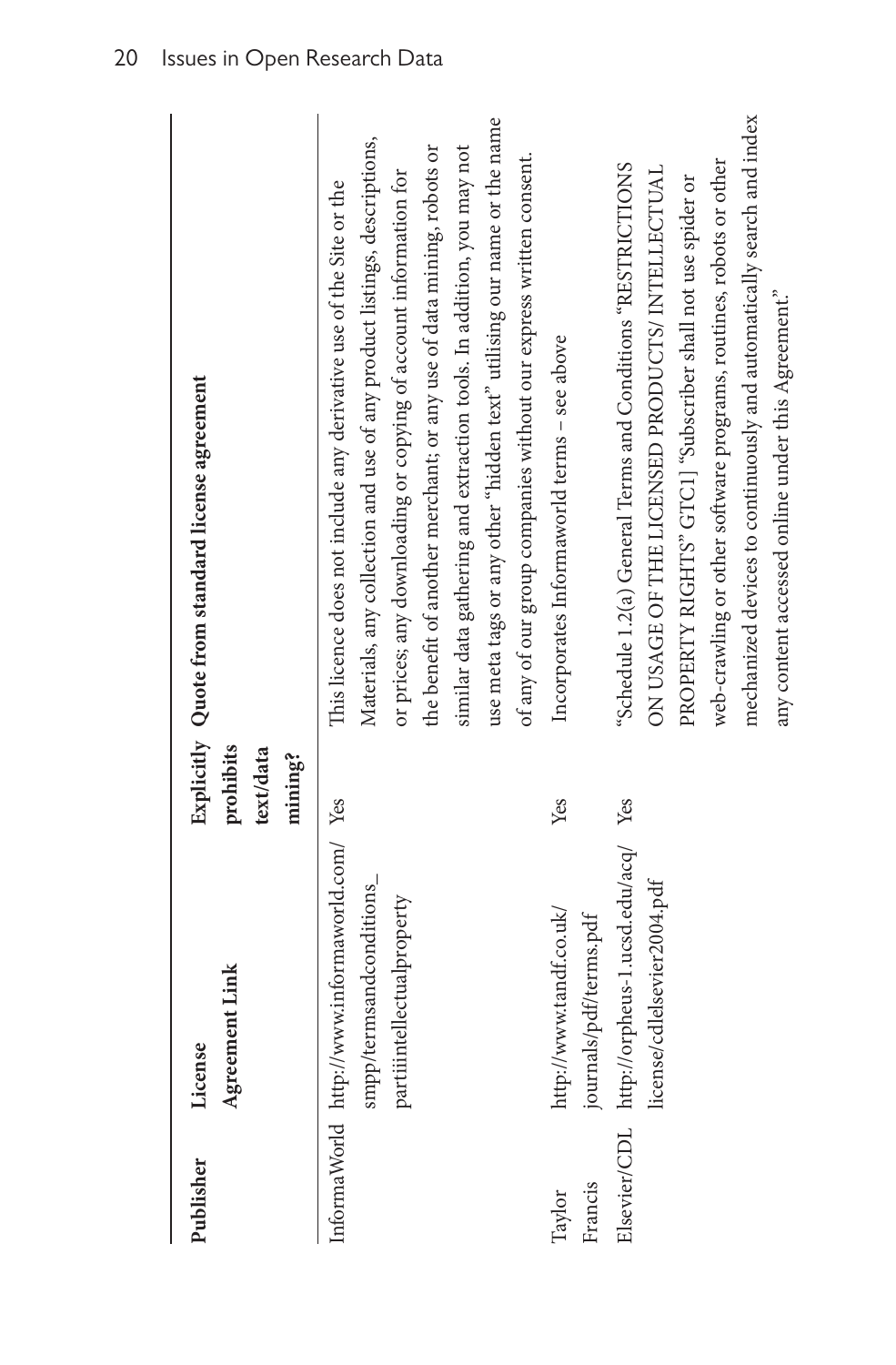| OUP   | http://www.oxfordjournals.org/ No<br>help/instsitelicence.pdf                                   |     |                                                                                                                                                                                                                                                                                                                                                                                                                                                                                         |
|-------|-------------------------------------------------------------------------------------------------|-----|-----------------------------------------------------------------------------------------------------------------------------------------------------------------------------------------------------------------------------------------------------------------------------------------------------------------------------------------------------------------------------------------------------------------------------------------------------------------------------------------|
| Wiley | nutzbed/wiley-interscience-<br>http://www.mpdl.mpg.de/<br>backfile-co-nutzungs<br>bedingung.pdf |     | Probably The systematic downloading of data and the use of excerpts from<br>databases for commercial purposes or for systematic distribution<br>are prohibited.                                                                                                                                                                                                                                                                                                                         |
| ACS   | nutzbed/MPG_ACS_2002.<br>http://www.mpdl.mpg.de/<br>pdf?la=en                                   | Yes | information from Licensed Materials (including without limitation any<br>automated tool or application to search, index, test or otherwise obtain<br>"spidering" or web crawler application) that has a detrimental impact<br>Licensee (Consortium or Single Institution) acknowledges that ACS<br>may prevent Members and their patrons, as the case may be, from<br>using, implementing or authorizing use of any computerized or<br>on the use of the services under this Agreement. |
|       |                                                                                                 |     |                                                                                                                                                                                                                                                                                                                                                                                                                                                                                         |

Blackwell [http://www.blackwellpublishing.](http://www.black​­wellpublishing.com/pdf/Site_License.PDF)

Blackwell

http://www.blackwellpublishing. No

[com/pdf/Site\\_License.PDF](http://www.black​­wellpublishing.com/pdf/Site_License.PDF)

com/pdf/Site\_License.PDF

(Table continued on next page) (Table continued on next page)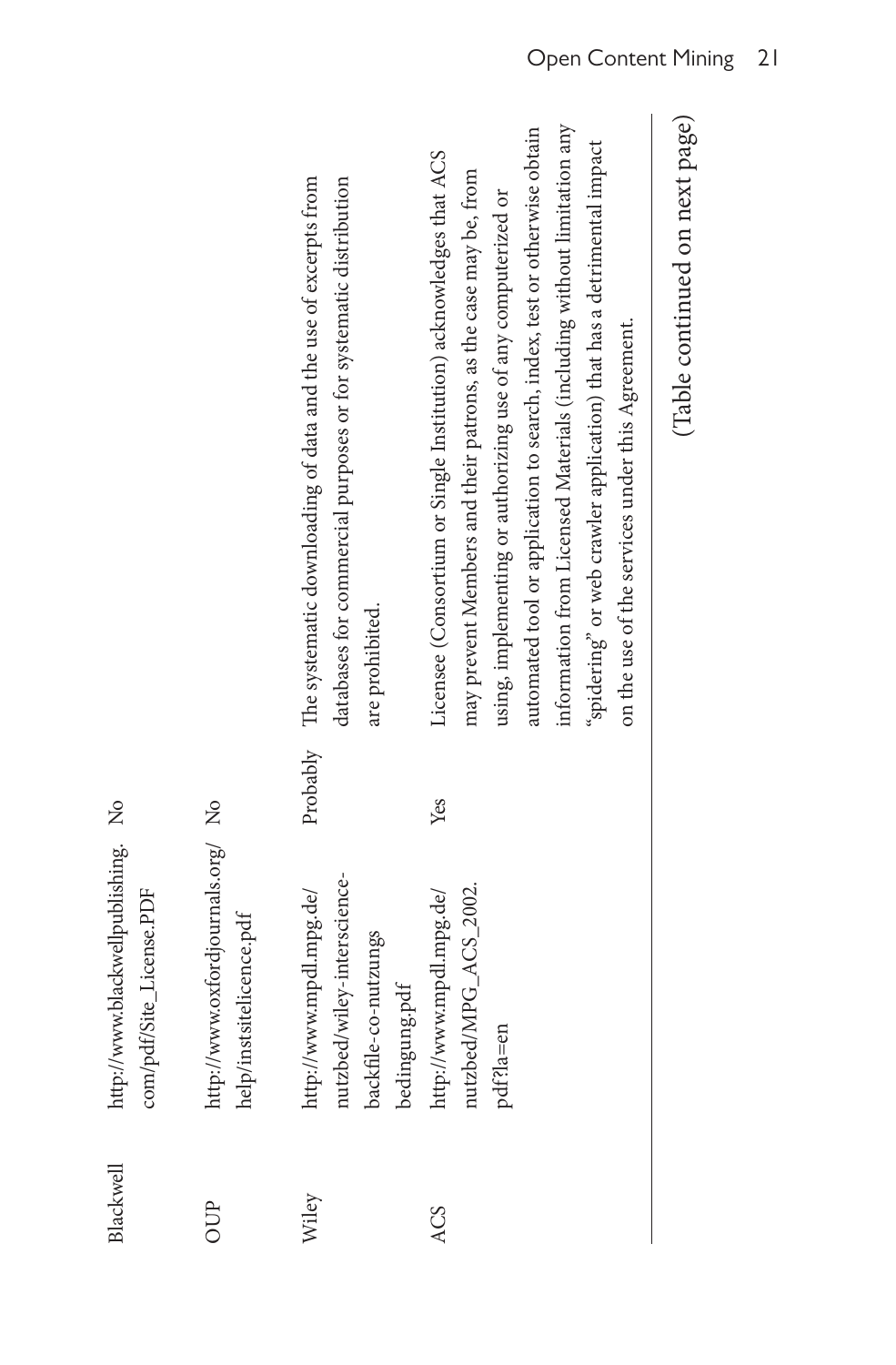| へんへん                 |
|----------------------|
| -----------          |
| $\ddot{\phantom{a}}$ |
| Ĩ<br>くくさんきょう         |
|                      |

| Publisher  | Agreement Link<br>License                      | prohibits<br>text/data<br>mining? | Explicitly Quote from standard license agreement                                                                                                                                                                                                                                                                                                                                                                                                                                                                                                                                                                                                                                                                                                                                                                                                                                                                                                                                                                                                                                                             |
|------------|------------------------------------------------|-----------------------------------|--------------------------------------------------------------------------------------------------------------------------------------------------------------------------------------------------------------------------------------------------------------------------------------------------------------------------------------------------------------------------------------------------------------------------------------------------------------------------------------------------------------------------------------------------------------------------------------------------------------------------------------------------------------------------------------------------------------------------------------------------------------------------------------------------------------------------------------------------------------------------------------------------------------------------------------------------------------------------------------------------------------------------------------------------------------------------------------------------------------|
| <b>AIP</b> | http://www.mpdl.mpg.de/<br>nutzbed/MPG_AIP.pdf | Yes                               | systematic or programmatic use of the Licensed Materials that interferes<br>Programmatic" means downloading, printing, transmitting, or copying<br>with the access of Authorized Users or that may affect the performance<br>downloading or attempting to download large amounts of material in<br>the Publishers and/or payment of a royalty to the Publishers or to the<br>of SCITATION, for example, the use of "robots" to index content, or<br>a short period of time, is prohibited. Redistribution of the Licensed<br>activity of which the intent or the effect is to capture, reproduce, or<br>Materials, except as permitted in Section 4, without permission of<br>transfer the entire output of a journal volume, a journal issue, or a<br>Systematic or programmatic downloading, printing, transmitting,<br>journal topical section, or sequential or cumulative search results,<br>or copying of the Licensed Materials is prohibited. "Systematic or<br>or collections of abstracts, articles, tables of contents. Other such<br>appropriate Reproduction Rights Organization, is prohibited |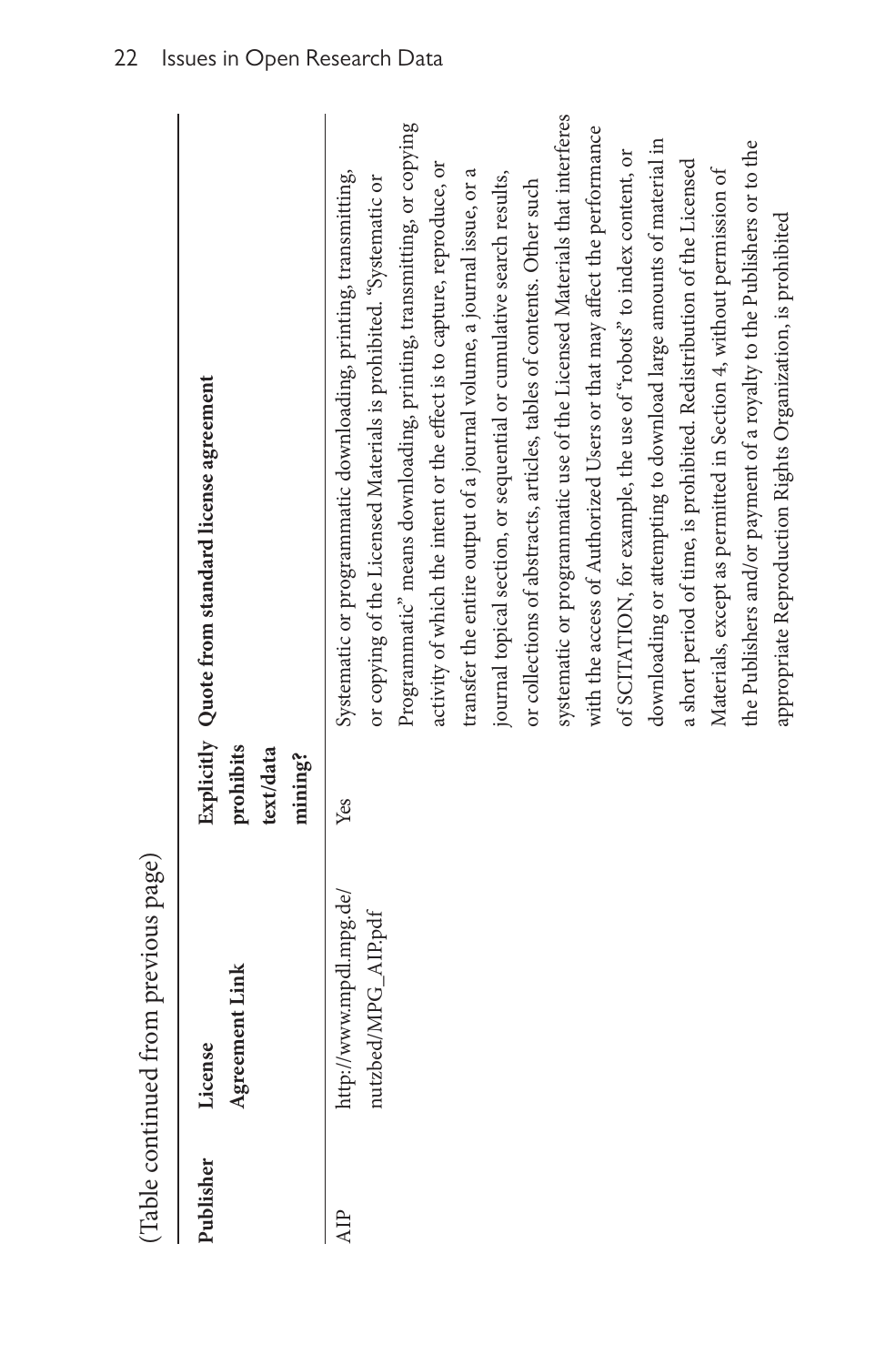| BMI          | http://group.bmj.com/group/<br>about/legal/bmj-group-online-<br>licence-single-institution-<br>licence | $\frac{1}{2}$ |                                                                                                                                                                                                                                                                                                                                                 |
|--------------|--------------------------------------------------------------------------------------------------------|---------------|-------------------------------------------------------------------------------------------------------------------------------------------------------------------------------------------------------------------------------------------------------------------------------------------------------------------------------------------------|
| <b>JSTOR</b> | http://www.jstor.org/page/info/ Yes<br>about/policies/terms.jsp                                        |               | activity that may burden JSTOR's server(s) such as computer programs<br>that automatically download or export Content, commonly known as<br>Prohibited Uses. Institutions and users may not: f) undertake any<br>web robots, spiders, crawlers, wanderers or accelerators;                                                                      |
| Nature       | http://www.nature.com/<br>libraries/site_licenses/<br>2010acad_row.pdf                                 | Yes           | without the Licensor's prior written consent: (j) make mass, automated<br>Except as expressly permitted in Clause 2.1, the Licensee warrants that<br>it will not, nor will it licence or permit others to, directly or indirectly,<br>or systematic extractions from or hard copy storage of the Licenced<br>3. USAGE RESTRICTIONS<br>Material. |

Table 1: Publisher content mining policies. **Table 1:** Publisher content mining policies.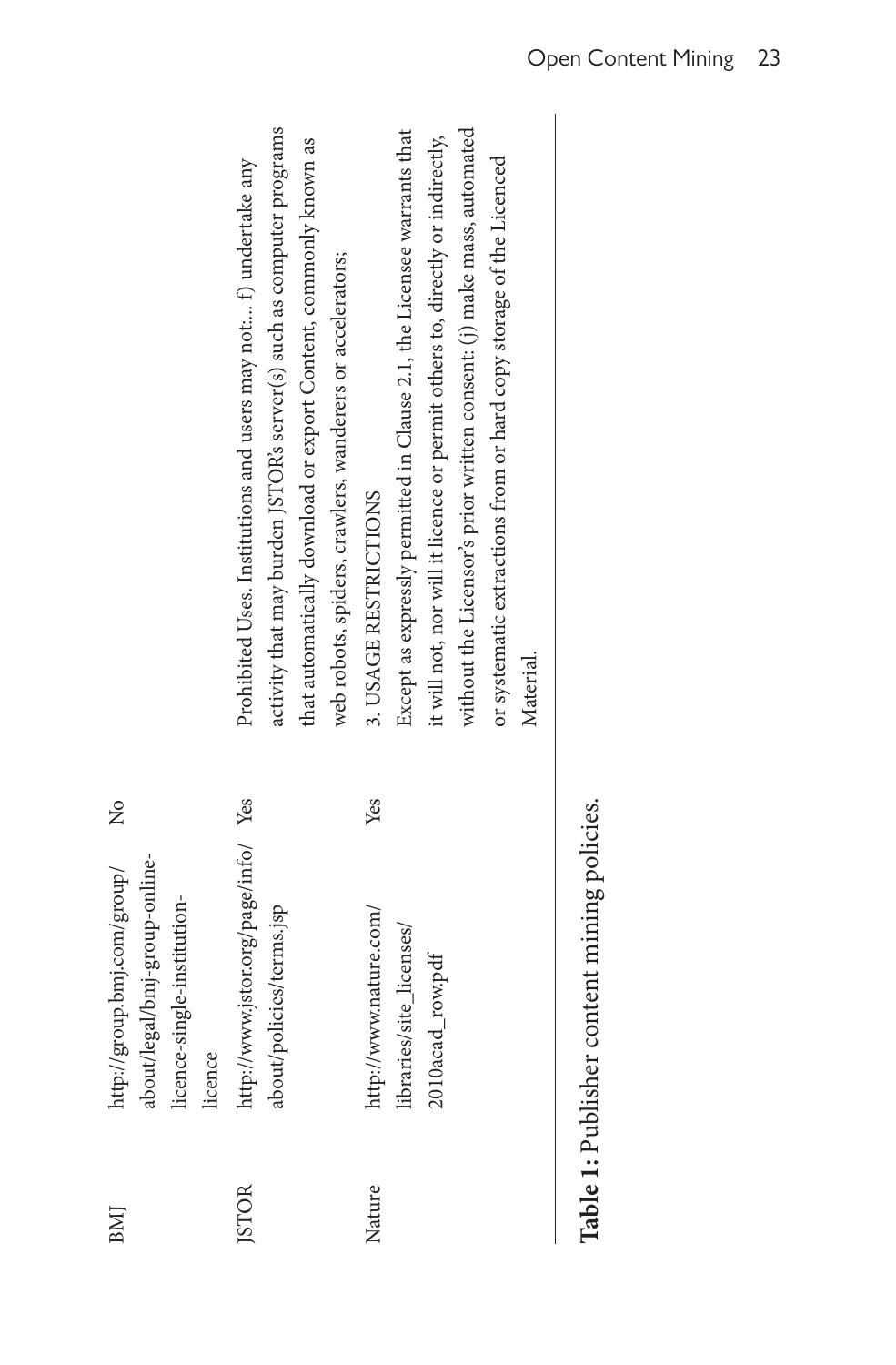of the original work or compete with its normal exploitation. Most recently, the 2011 Government-sponsored Hargreaves Report on intellectual property reform, found:

*Researchers want to use every technological tool available, and they want to develop new ones. However, the law can block valuable new technologies, like text and data mining, simply because those technologies were not imagined when the law was formed. In teaching, the greatly expanded scope of what is possible is often unnecessarily limited by uncertainty about what is legal. Many university academics – along with teachers elsewhere in the education sector – are uncertain what copyright permits for themselves and their students. Administrators spend substantial sums of public money to entitle academics and research students to access works which have often been produced at public expense by academics and research students in the first place. Even where there are copyright exceptions established by law, administrators are often forced to prevent staff and students exercising them, because of restrictive contracts. Senior figures and institutions in the university sector have told the Review of the urgent need reform copyright to realise opportunities, and to make it clear what researchers and educators are allowed to do. (Hargreaves 2011)*

Hargreaves recommended that the Government introduce a UK exception in the interim under the non-commercial research heading to allow use of analytics for non-commercial use, as in the malaria example above, as well as promoting at EU level an exception to support text mining and data analytics for commercial use. It argues that it is "not persuaded that restricting this transformative use of copyright material is necessary or in the UK's overall economic interest." (Hargreaves 2011)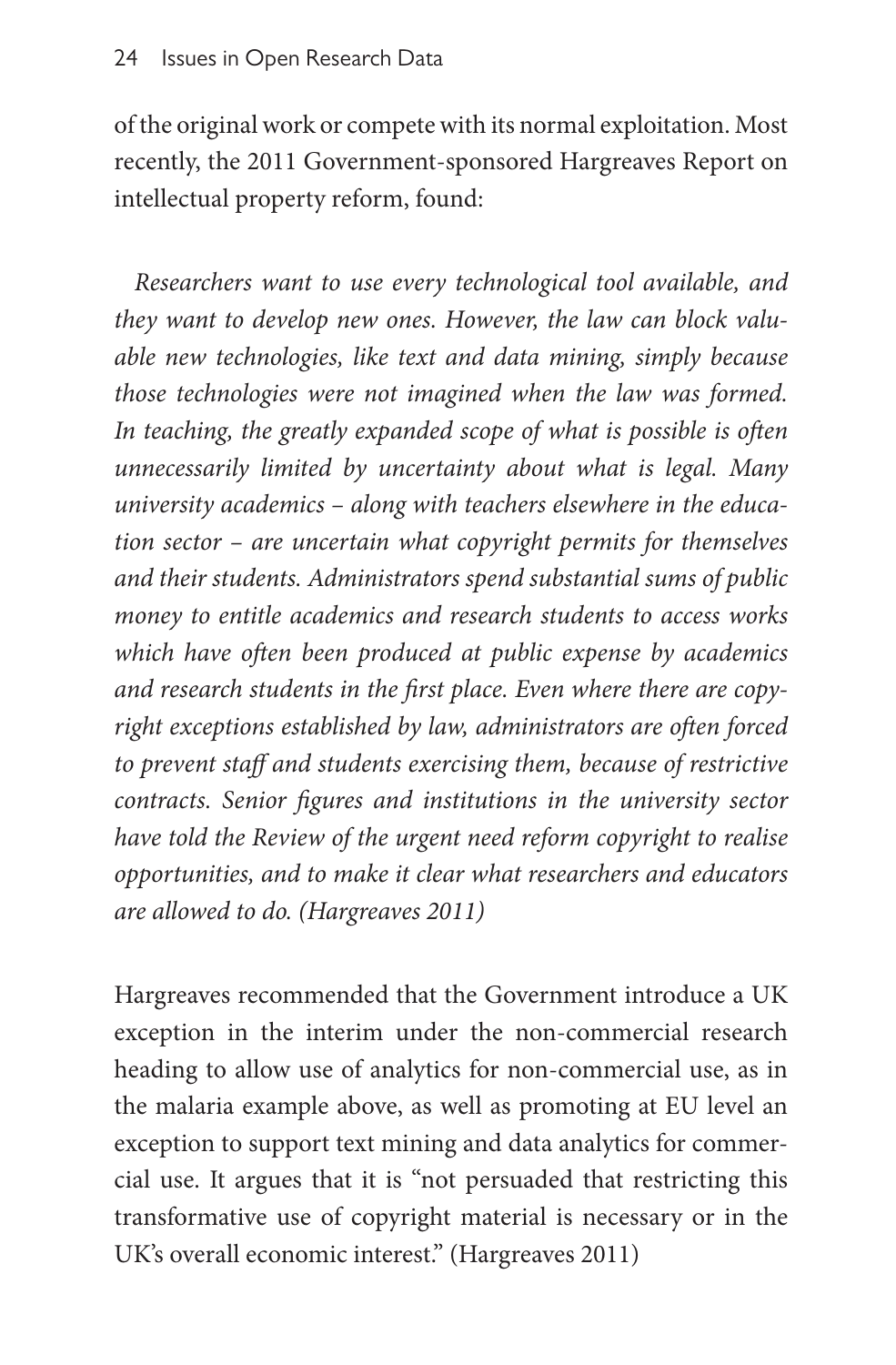Hargreaves also urged the government to change the law at both the national and EU level to prevent any copyright exceptions from being overridden by contract.

*Applying contracts in that way means a rights holder can rewrite the limits the law has set on the extent of the right conferred by copyright. It creates the risk that should Government decide that UK law will permit private copying or text mining, these permissions could be denied by contract. Where an institution has different contracts with a number of providers, many of the contracts overriding exceptions in different areas, it becomes very difficult to give clear guidance to users on what they are permitted. Often the result will be that, for legal certainty, the institution will restrict access to the most restrictive set of terms, significantly reducing the provisions for use established by law. Even if unused, the possibility of contractual override is harmful because it replaces clarity ("I have the right to make a private copy") with uncertainty ("I must check my licence to confirm that I have the right to make a private copy"). The Government should change the law to make it clear no exception to copyright can be overridden by contract" (Hargreaves 2011)*

The current U.K. government also believes that the ability for research to power economic development will be greatly enhanced if content mining is encouraged. In responding to Hargreaves, the Government stated its intention to:

- bring forward proposals for a substantial opening up of the UK's copyright exceptions regime, including a wide non-commercial research exception covering text and data mining, and
- aim to secure further flexibilities at EU level that enable greater adaptability to new technologies, and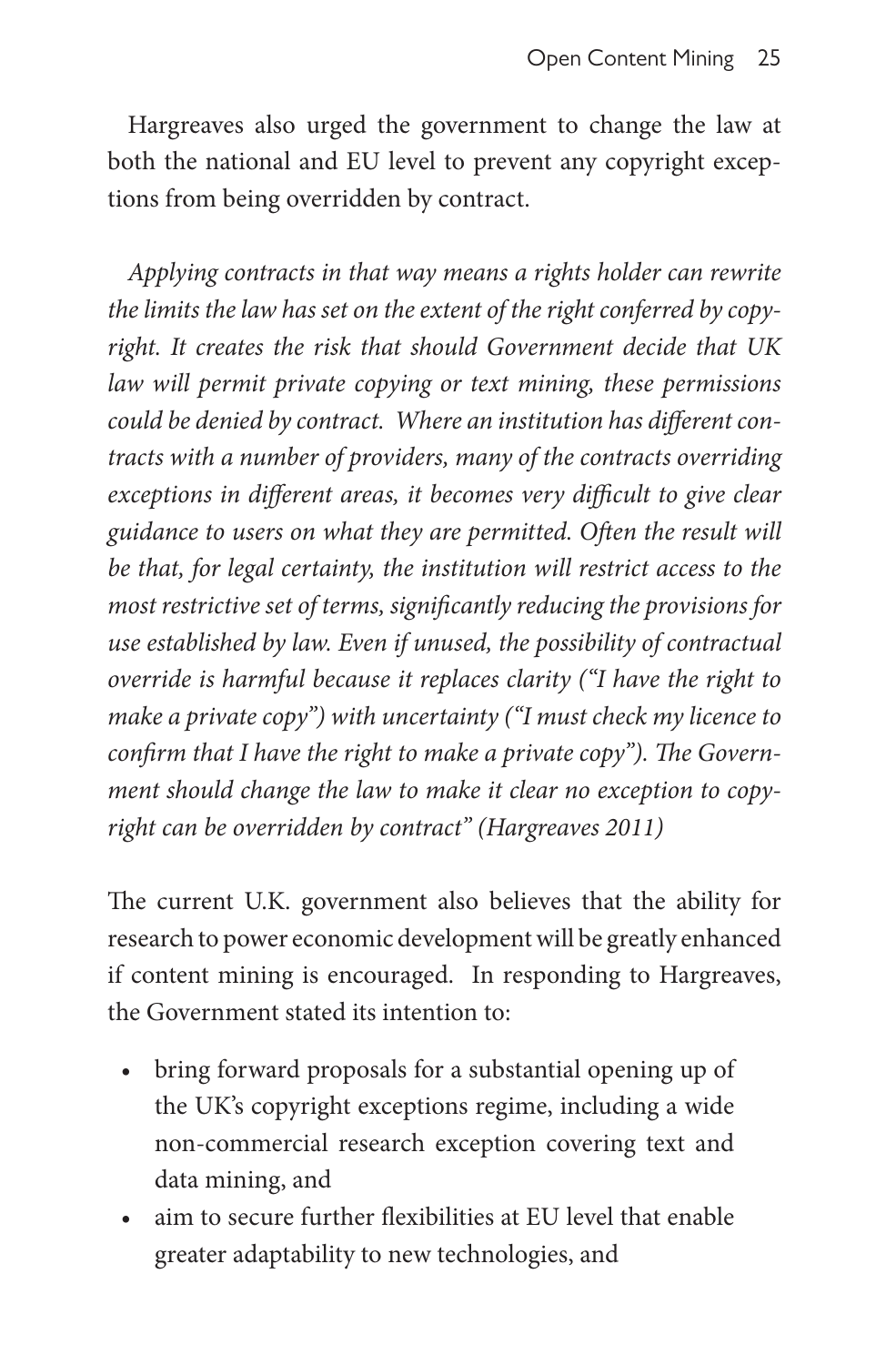• make the removal of EU level barriers to innovative and valuable technologies a priority to be pursued through all appropriate mechanisms. (HM Government 2011)

Further, the Government believes that it is not appropriate for "certain activities of public benefit such as medical research obtained through text mining to be in effect subject to veto by the owners of copyrights in the reports of such research, where access to the reports was obtained lawfully." (HM Government 2011)

Because science is a global enterprise, change in copyright law at the national and regional levels will not be sufficient to allow the free flow of information throughout the scientific community. Such changes must be made at many national and regional levels if the goal of a free and open exchange of data is to be achieved.

# **Changes in publication policies**

Because publishers can override legal freedoms by enforcing restrictive terms of use in subscription agreements, we urge researchers to not only support these Government initiatives, but to go further by taking personal and institutional responsibility for establishing open mining practices in their work and publishing environments. In particular, we urge the adoption of the following Open Mining Manifesto (Murray-Rust 2012).

# **Open Mining Manifesto**

# *1. Define 'open content mining' in a broad and useful manner*

'Open Content Mining' means the unrestricted right of subscribers to extract, process and republish content manually or by machine in whatever form (text, diagrams, images, data, audio,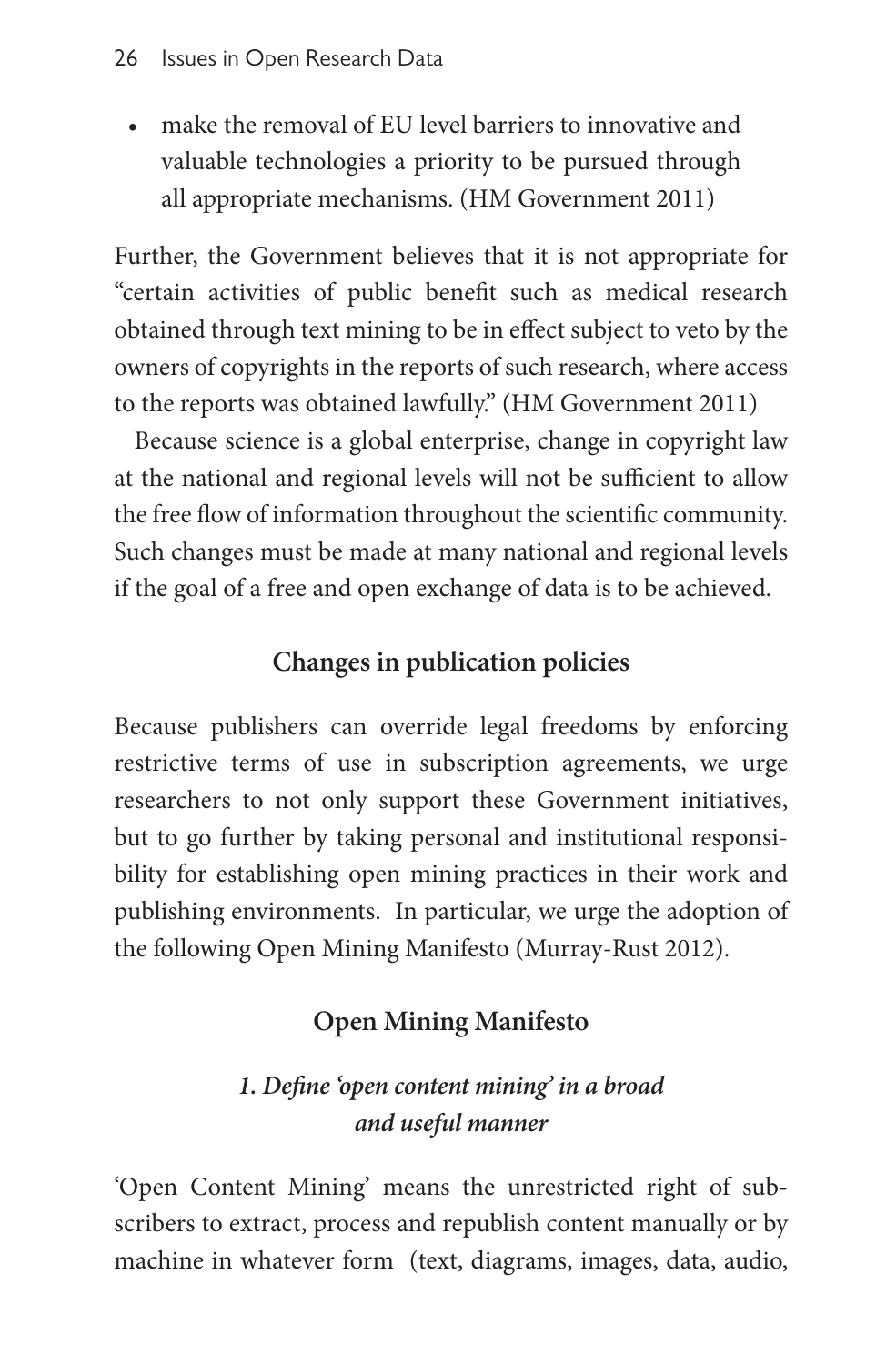video, etc.) without prior specific permissions and subject only to community norms of responsible behaviour in the electronic age.

- [1] Text
- [2] Numbers
- [3] Tables: numerical representations of a fact
- [4] Diagrams (line drawings, graphs, spectra, networks, etc.): Graphical representations of relationships between variables, are images and therefore may not be, when considered as a collective entity, data. However, the individual data points underlying a graph, similar to tables, should be.
- [5] Images and video (mainly photographic)- where it is the means of expressing a fact.
- [6] Audio: same as images where it expresses the factual representation of the research.
- [7] XML: Extensible Markup Language (XML) defines rules for encoding documents in a format that is both human-readable and machine-readable."
- [8] Core bibliographic data: described as "data which is necessary to identify and / or discover a publication" and defined under the Open Bibliography Principles [15].
- [9] Resource Description Framework (RDF): information about content, such as authors, licensing information and the unique identifier for the article.

# *2. Urge publishers and institutional repositories to adhere to the following principles:*

## *Principle 1: Right of Legitimate Accessors to Mine*

We assert that there is no legal, ethical or moral reason to refuse to allow legitimate accessors of research content (OA or otherwise)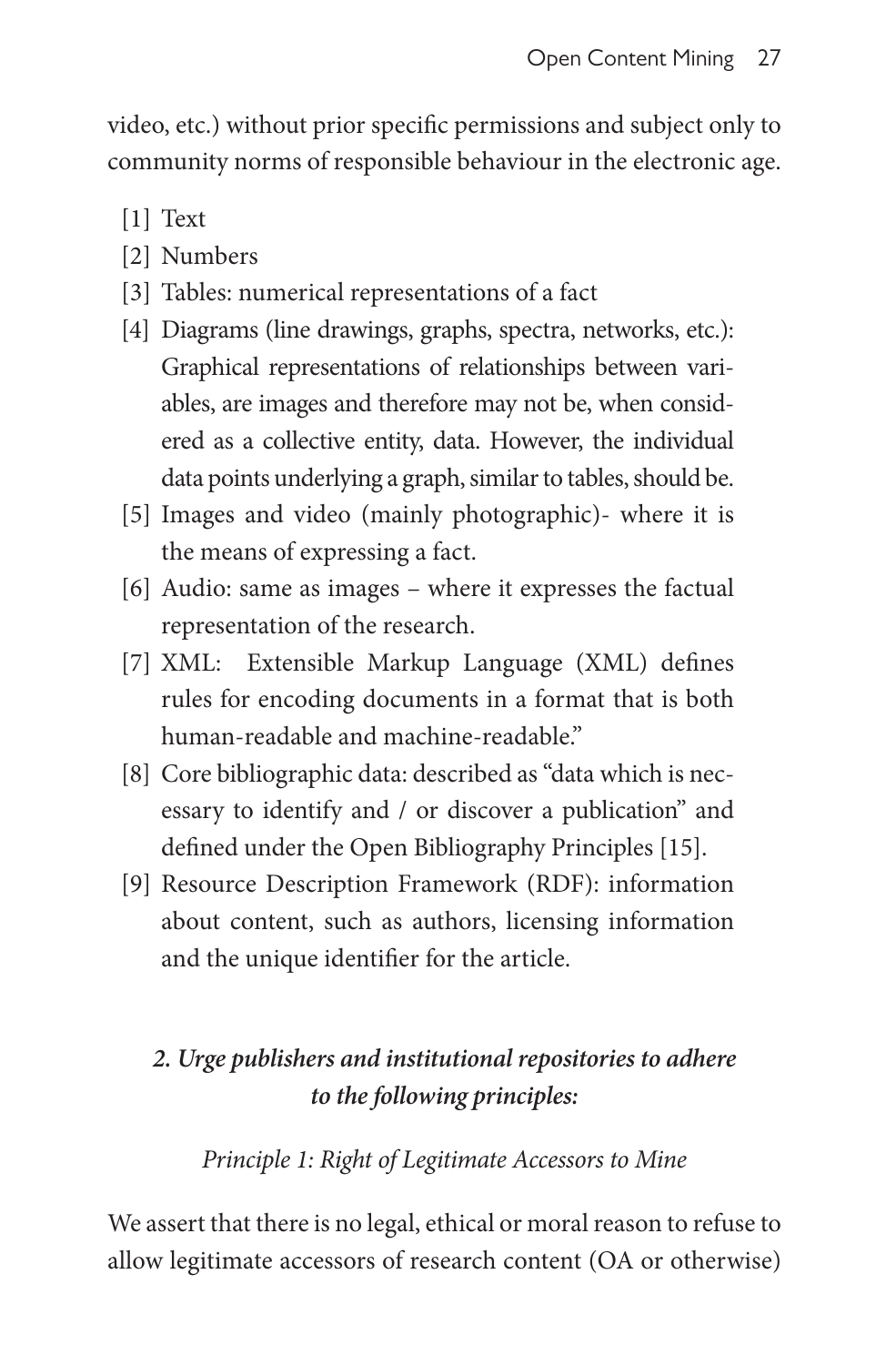to use machines to analyse the published output of the research community. Researchers expect to access and process the full content of the research literature with their computer programs and should be able to use their machines as they use their eyes. **The right to read is the right to mine**

# *Principle 2: Lightweight Processing Terms and Conditions*

Mining by legitimate subscribers should not be prohibited by contractual or other legal barriers. Publishers should add clarifying language in subscription agreements that content is available for information mining by download or by remote access. Where access is through researcher-provided tools, no further cost should be required. **Users and providers should encourage machine processing**

# *Principle 3: Use*

Researchers can and will publish facts and excerpts which they discover by reading and processing documents. They expect to disseminate and aggregate statistical results as facts and context text as fair use excerpts, openly and with no restrictions other than attribution. Publisher efforts to claim rights in the results of mining further retard the advancement of science by making those results less available to the research community; such claims should be prohibited. **Facts don't belong to anyone.**

## *3. Strategies*

Assert the above rights by:

• Educating researchers and librarians about the potential of content mining and the current impediments to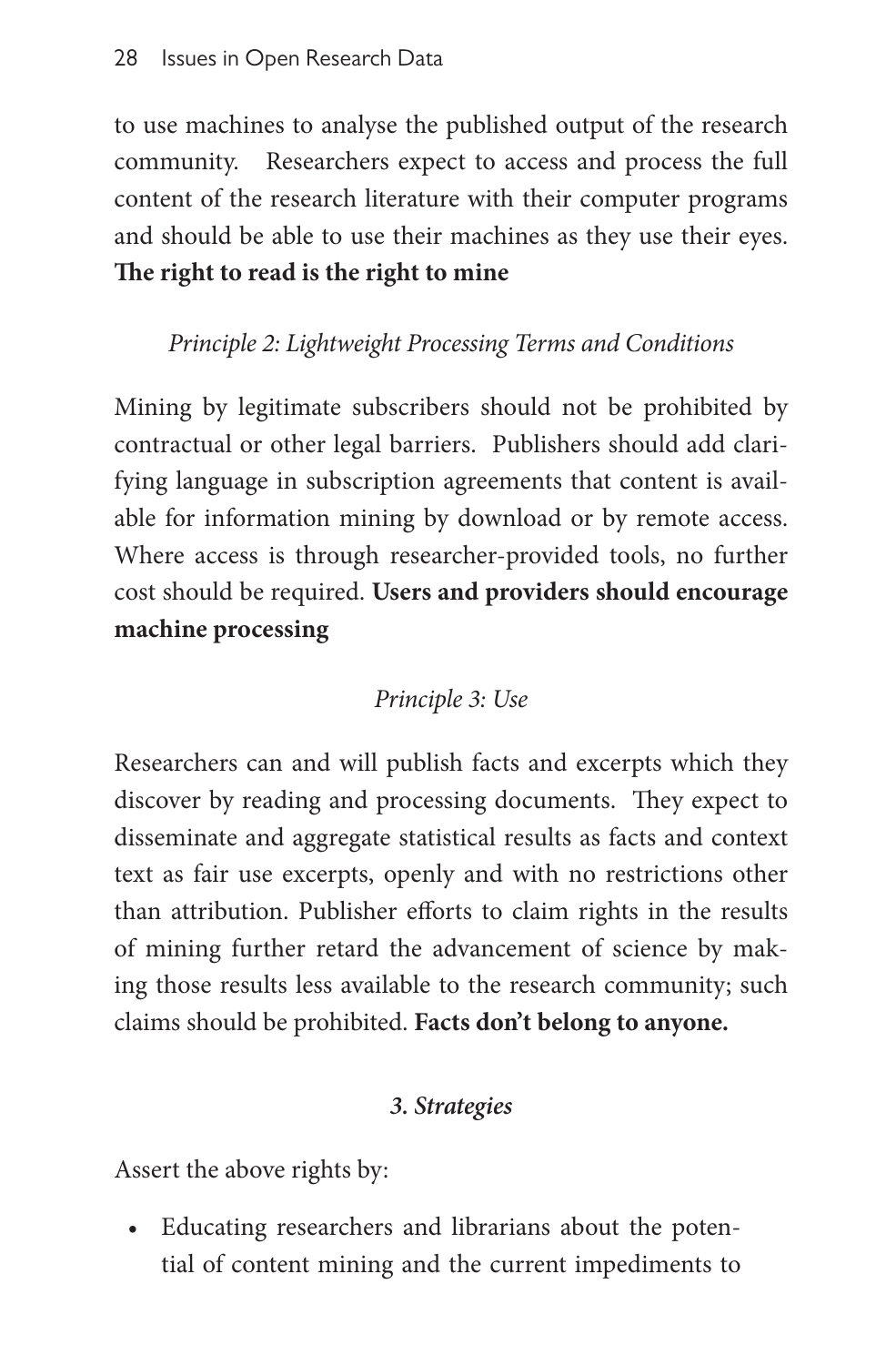doing so, including alerting librarians to the need not to cede any of the above rights when signing contracts with publishers

- Compiling a list of publishers and indicating what rights they currently permit, in order to highlight the gap between the rights here being asserted and what is currently possible
- Urging governments and funders to promote and aid the enjoyment of the above rights.

### **Editor's note**

This article originally was originally presented at the Conference for the Fellows of OpenForum Academy, 24th September 2012 in Brussels, and is reproduced in accordance with the CC BY licence and with kind permission of the authors. Whilst there have been no alterations to the content, the reference style has been amended for consistency with the other chapters in the book.

#### **References**

- European Parliament (1996) *Directive 96/9/EC of the European Parliament and of the Council of 11 March 1996 on the legal protection of databases*. Available at at [http://eur-lex.europa.eu/](http://eur-lex.europa.eu/LexUriServ/LexUriServ.do?uri=CELEX:31996L0009:EN:HTML) [LexUriServ/LexUriServ.do?uri=CELEX:31996L0009:EN:HTML](http://eur-lex.europa.eu/LexUriServ/LexUriServ.do?uri=CELEX:31996L0009:EN:HTML) [accessed 22 Sep. 2014].
- Hargreaves (2011) *Digital Opportunity, A Review of Intellectual Property and Growth* available at [http://www.ipo.gov.uk/](http://www.ipo.gov.uk/ipreview-finalreport.pdf) [ipreview-finalreport.pdf](http://www.ipo.gov.uk/ipreview-finalreport.pdf) [accessed 22 Sep. 2014].
- HM Government (2011) *The Government Response to the Hargreaves Review of Intellectual Property and Growth*. Available at <http://www.ipo.gov.uk/ipresponse-full.pdf>.